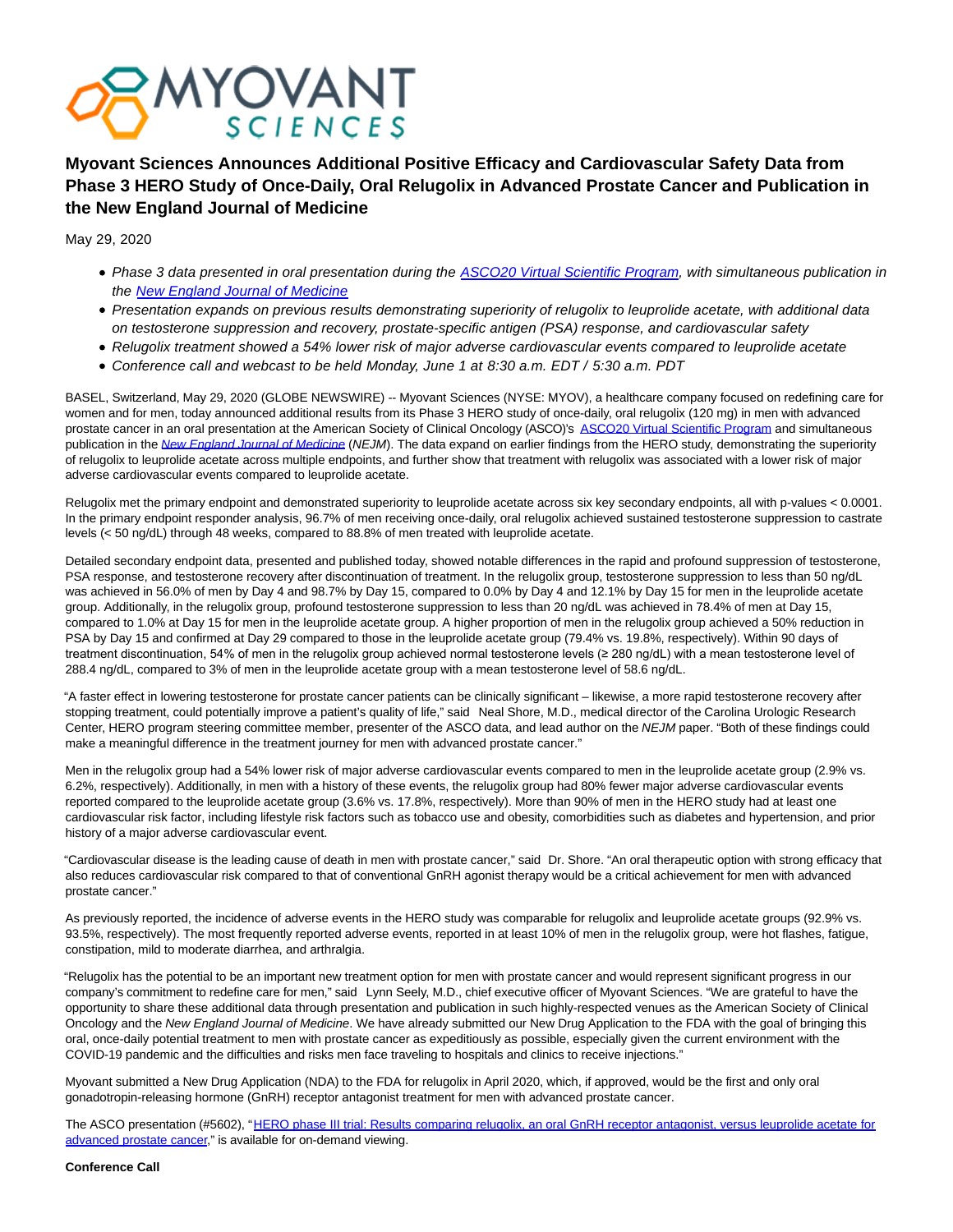Myovant will hold a conference call to discuss these data on Monday, June 1, 2020 at 8:30 a.m. Eastern Time / 5:30 a.m. Pacific Time. Myovant management will be joined by Neal Shore, M.D. To participate in the live conference call, please dial 1-800-532-3746 for domestic callers and +1-470-495-9166 for international callers. A live webcast of the conference call will also be available on the investor relations page of Myovant's website at [investors.myovant.com a](https://www.globenewswire.com/Tracker?data=u0AfZzvsXa5SUju-1QVR6ihcqSkpr84OoDf0Px_XD5XJnEfqkC7CoZvBM_ZTmYWZgZgg7WMviXy8J-094auEOukPTgfz6Mb7B1O73PgKnRY=)nd will remain archived on Myovant's website for at least 30 days.

# **About the Phase 3 HERO Program in Advanced Prostate Cancer**

Myovant's Phase 3 clinical program for advanced prostate cancer consisted of a randomized, open-label, parallel-group, multinational clinical study designed to evaluate the safety and efficacy of relugolix in men with androgen-sensitive advanced prostate cancer who required at least one year of continuous androgen deprivation therapy. Men enrolled in the study were randomized 2:1 to receive a single loading dose of relugolix 360 mg followed by relugolix 120 mg once daily, or to treatment with leuprolide acetate 3-month depot injection, respectively.

Data from an additional key secondary endpoint, castration resistance-free survival, are expected in the third quarter of 2020.

### **About Prostate Cancer**

Prostate cancer is the second most prevalent form of cancer in men and the second leading cause of death due to cancer in men in the U.S. Cardiovascular mortality is the leading cause of death in men with prostate cancer and accounts for 34% of deaths in men with prostate cancer in the U.S. Approximately three million men in the U.S. are currently living with prostate cancer, and approximately 170,000 men are estimated to be newly diagnosed in 2019. Advanced prostate cancer is prostate cancer that has spread or come back after treatment and may include men with biochemical recurrence (rising PSA in the absence of metastatic disease on imaging), locally advanced disease, or metastatic disease. Treatment for advanced prostate cancer typically involves androgen deprivation therapy, which reduces testosterone to very low levels, commonly referred to as castrate levels. GnRH receptor agonists, such as leuprolide acetate, or slow-release injections are the current standard of care for androgen deprivation therapy. However, GnRH receptor agonists may be associated with mechanism-of-action limitations, including the potentially detrimental initial rise in testosterone levels that can exacerbate clinical symptoms, which is known as clinical or hormonal flare, and delayed testosterone recovery after the drug is discontinued. Approximately 200,000 men are treated with androgen deprivation therapy with a GnRH agonist or antagonist each year.

# **About Relugolix**

Relugolix is a once-daily, oral gonadotropin-releasing hormone (GnRH) receptor antagonist that reduces testicular testosterone production, a hormone known to stimulate the growth of prostate cancer, and ovarian estradiol production, a hormone known to stimulate the growth of uterine fibroids and endometriosis. Myovant is developing relugolix as a monotherapy tablet (120 mg once daily) for men with advanced prostate cancer. Myovant is also developing a relugolix combination tablet (relugolix 40 mg, estradiol 1.0 mg, and norethindrone acetate 0.5 mg) for women with uterine fibroids and for women with endometriosis.

#### **About Myovant Sciences**

Myovant Sciences aspires to be the leading healthcare company focused on redefining care for women and for men. The company's lead product candidate is relugolix, a once-daily, oral GnRH receptor antagonist. The company has three late-stage clinical programs for relugolix in uterine fibroids, endometriosis, and prostate cancer. The company is also developing MVT-602, an oligopeptide kisspeptin-1 receptor agonist, that has completed a Phase 2a study for the treatment of female infertility as part of assisted reproduction. Takeda Pharmaceuticals International AG, a subsidiary of Takeda Pharmaceutical Company Limited, the originator of relugolix, previously granted the company a worldwide license to develop and commercialize relugolix (excluding Japan and certain other Asian countries) and an exclusive license to develop and commercialize MVT-602 in all countries worldwide. Sumitovant Biopharma, Ltd., a wholly owned subsidiary of Sumitomo Dainippon Pharma Co., Ltd., is the majority shareholder of Myovant. For more information, please visit the company's website at [www.myovant.com.](https://www.globenewswire.com/Tracker?data=7Vb4sLNWl2-K-vBdjcMz-WvNPE5GxAO-YyP3YpcpFWxDoi4H0Vuylb8LDQqjcS_NWV9ESuFUv0gOvYOknv2WoKmvWiXMKJ4HTadWehTUCDi9funamdDHwj4ZeNjFs1wzAMOSDIblq_pZR26TcirRL1Oj5kFUTYxZZ5tbbwXoHqixZjHXo3n-NsZHmzFWzxqS0LonIkrE7rga2zuXoOSqMgeQtfM2a3fm-p64tafIjzM=) Follo[w @Myovant o](https://www.globenewswire.com/Tracker?data=_Wk2eSEV3It0LHpYwiVQhlnAoye51BWmKrZKQttccqdYFTYUkAq8LeuDYGWBfrkcKXLTR6ie8XNgAI9PgjvZE7rsIt-rhHpNqAFcnQtbG41SU6-Oc3FlsiHvKBgty4VlvKJtidaXvIvpFKMMVqYQVw31RJ50KJD0urtleqtNlaTq6zYN8345g41gSqNDePAOwqvv4I8dLyVAjHwzzW6WZTpoSbpFvkUpSTUAHGLbh3Q=)n Twitter and [LinkedIn.](https://www.globenewswire.com/Tracker?data=Zcbo2cmZ62LfTLveOadR5HosDaRTKXy35UA7k5KLbvA2V07anD-4OeO-5tPmAqGjDh0XsLQkvPoXMiYxSidHkRKiPzvrNgg1tRUiAe-WsSKA_aus8tsZQC-UpHUOauhkL6TP9genzTGY7ll7xoXJ7jTfAAfRbbYF1w4P6OaZy96lWZxIZsGfT5pjBi_ET9ILL0EC7EHmDOWXU_P0vaCnFna9A3TKFeglXk5u5Kip7Z0Na8TQA-jy-2dvszUGggv5)

#### **Forward-Looking Statements**

This press-release contains forward-looking statements within the meaning of the Private Securities Litigation Reform Act of 1995. Forward-looking statements include all statements regarding Myovant Sciences' intent, belief, or expectations regarding future events or results and can be identified by words such as "anticipate," "aspire," "believe," "can," "continue," "could," "estimate," "expect," "intend," "likely," "may," "might," "objective," "ongoing," "plan," "potential," "predict," "project," "should," "to be," "will," "would," or the negative or plural of these words or other similar expressions or variations, although not all forward-looking statements contain these identifying words. In this press release, forward-looking statements include, but are not limited to, statements and quotes regarding Myovant Sciences' aspirations to become the leading healthcare company focused on redefining care for women and for men; the characterizations of data from the HERO study; the timing and likelihood of any approvals by the FDA; the timing of data readout regarding the analysis of the secondary endpoint of castration resistance-free survival expected in the third quarter of 2020 and the commercial potential for once-daily, oral relugolix for the treatment of men with advanced prostate cancer. Myovant Sciences' forward-looking statements are based on management's current expectations and beliefs and are subject to a number of risks, uncertainties, assumptions and other factors known and unknown that could cause actual results and the timing of certain events to differ materially from future results expressed or implied by the forward-looking statements. Myovant Sciences cannot assure you that the events and circumstances reflected in the forward-looking statements will be achieved or occur and actual results could differ materially from those expressed or implied by these forward-looking statements. Factors that could materially affect Myovant Sciences' operations and future prospects or which could cause actual results to differ materially from expectations include, but are not limited to the risks and uncertainties listed in Myovant Sciences' filings with the United States Securities and Exchange Commission (SEC), including under the heading "Risk Factors" in Myovant Sciences' Annual Report on Form 10-K filed on May 18, 2020, as such risk factors may be amended, supplemented or superseded from time to time. These risks are not exhaustive. New risk factors emerge from time to time and it is not possible for Myovant Sciences' management to predict all risk factors, nor can Myovant Sciences assess the impact of all factors on its business or the extent to which any factor, or combination of factors, may cause actual results to differ materially from those contained in any forward-looking statements. You should not place undue reliance on the forward-looking statements in this press release, which speak only as of the date hereof, and, except as required by law, Myovant Sciences undertakes no obligation to update these forward-looking statements to reflect events or circumstances after the date of such statements.

### **Investor Contact:** Frank Karbe President and Chief Financial Officer Myovant Sciences, Inc.

[investors@myovant.com](https://www.globenewswire.com/Tracker?data=u0AfZzvsXa5SUju-1QVR6vLhCpjzXiPc7NufQRiprDGVGYPv2wJ8pX6pu0sLrFL-jfl4fzDsuQU-UYt3NT9Vp_KWFCVCysM2DYuKkbWVjFg=)

**Media Contact:**